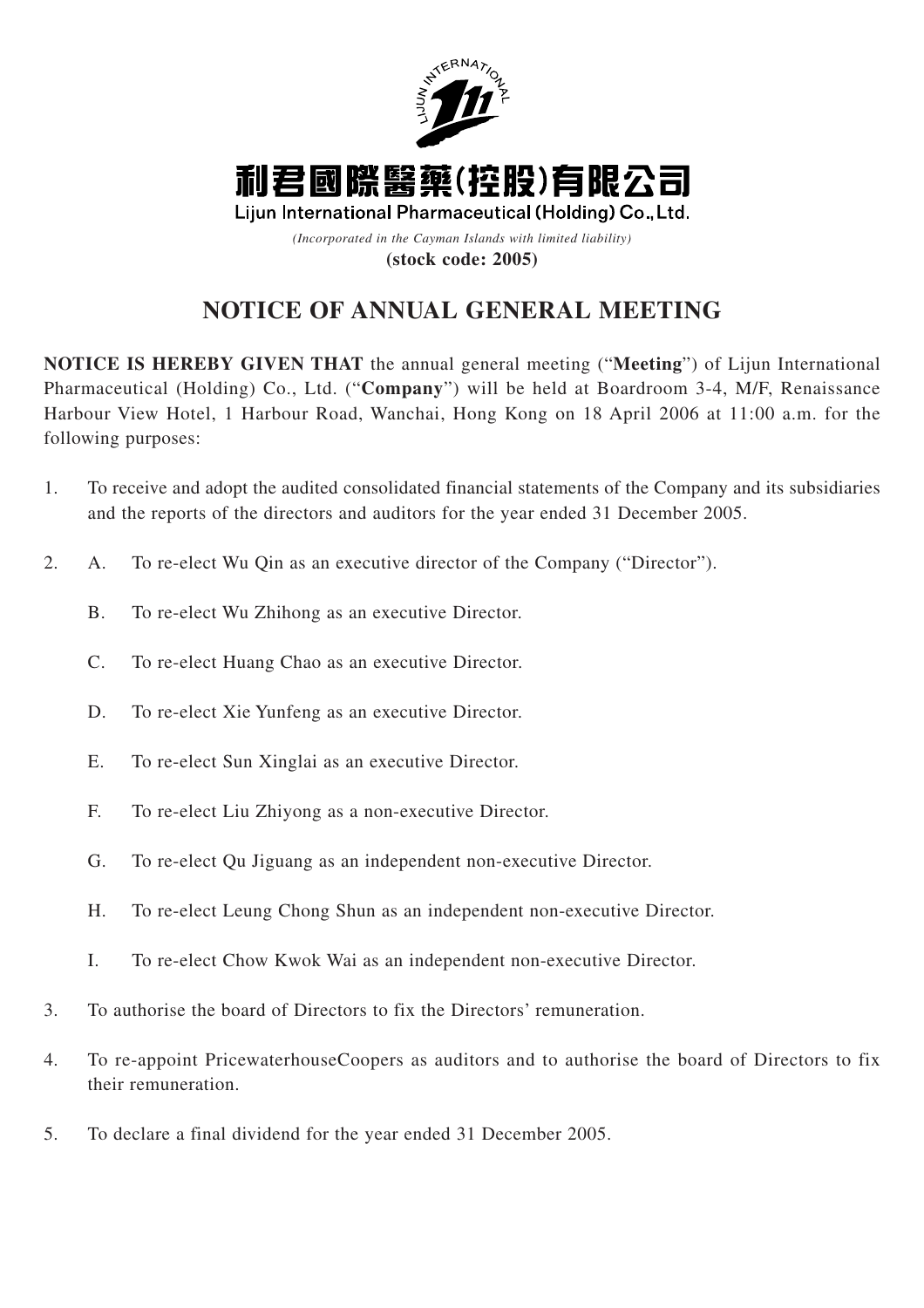6. As special business, to consider and if thought fit, pass with or without amendments the following resolutions as ordinary resolutions of the Company:

### **ORDINARY RESOLUTIONS**

## A. "**THAT**:

- (a) subject to paragraph (c) of this Resolution, the exercise by the Directors during the Relevant Period (as hereinafter defined) of all the powers of the Company to allot, issue or otherwise deal with additional shares of the Company ("**Shares**") or securities convertible into Shares, options, warrants or similar rights to subscribe for any Shares, and to make or grant offers, agreements and options which might require the exercise of such powers be and is hereby generally and unconditionally approved;
- (b) the approval given in paragraph (a) of this Resolution shall authorise the Directors during the Relevant Period to make or grant offers, agreements and options which might require the exercise of such powers after the end of the Relevant Period;
- (c) the aggregate nominal amount of the share capital allotted or agreed conditionally or unconditionally to be allotted (whether pursuant to an option or otherwise) by the Directors pursuant to the approval given in paragraph (a) of this Resolution, otherwise than pursuant to:
	- (i) a Rights Issue (as hereinafter defined);
	- (ii) the exercise of rights of subscription or conversion under the terms of any warrants issued by the Company or any securities which are convertible into Shares;
	- (iii) the exercise of the subscription rights under any option scheme or similar arrangement for the time being adopted for the grant or issue to eligible persons of Shares or rights to acquire Shares; or
	- (iv) any scrip dividend or similar arrangement providing for the allotment of Shares in lieu of the whole or part of a dividend on Shares in accordance with the articles of association of the Company,

shall not exceed twenty per cent of the aggregate nominal amount of the issued share capital of the Company as at the date of the passing of this resolution, and the said approval shall be limited accordingly; and

(d) for the purpose of this Resolution:

"**Relevant Period**" means the period from the passing of this Resolution until whichever is the earliest of:

(i) the conclusion of the next annual general meeting of the Company;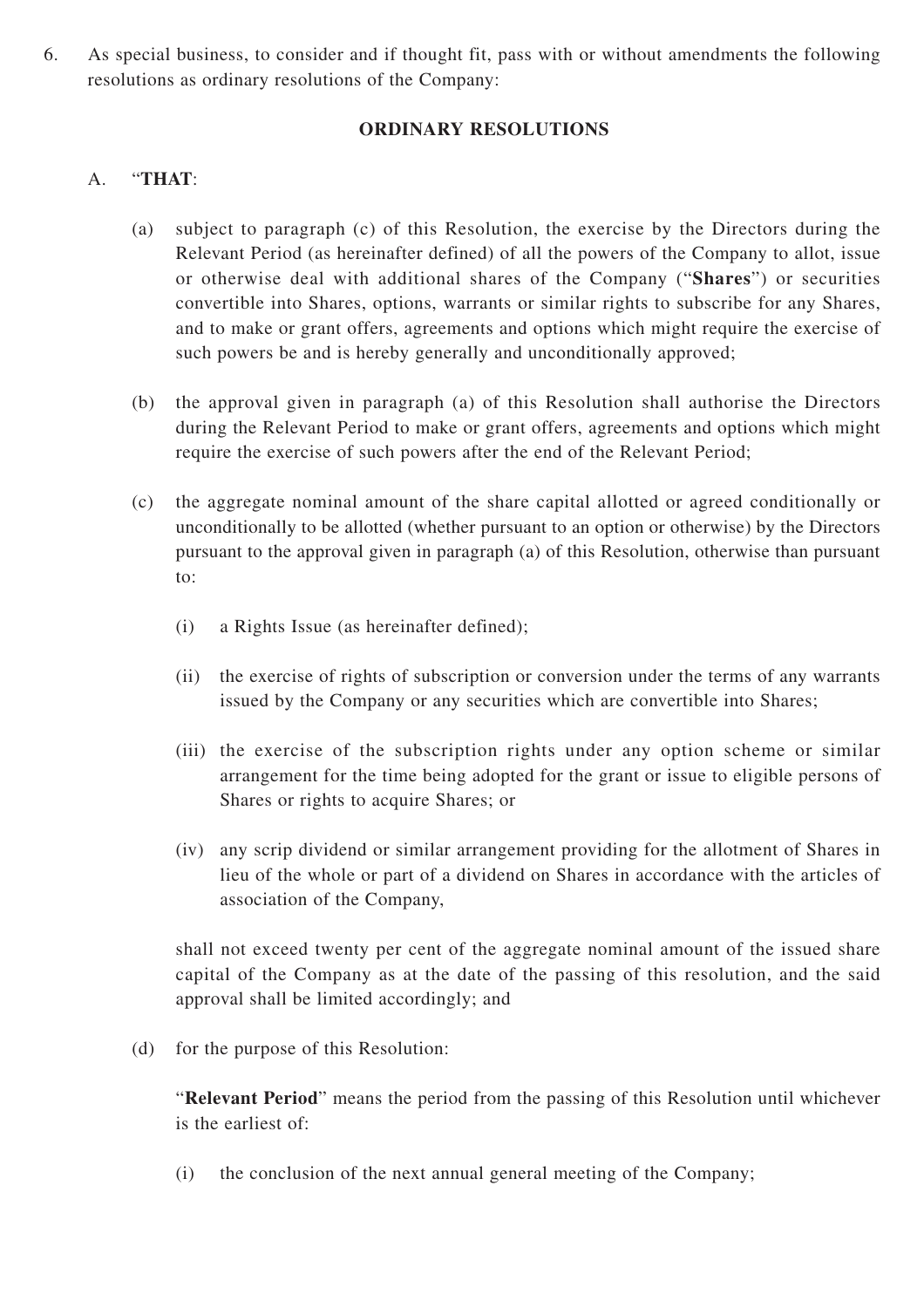- (ii) the expiration of the period within which the next annual general meeting of the Company is required by the articles of association of the Company or any applicable laws to be held; and
- (iii) the date on which the authority set out in this Resolution is revoked or varied by way of ordinary resolution of the shareholders of the Company in general meeting.

"**Rights Issue**" means the allotment, issue or grant of Shares pursuant to an offer of Shares open for a period fixed by the Directors to holders of Shares whose names stand on the register of members of the Company on a fixed record date in proportion to their then holdings of such Shares (subject to such exclusion or other arrangements as the Directors may deem necessary or expedient in relation to fractional entitlements or having regard to any restrictions or obligations under the laws of, or the requirements of any recognized regulatory body or any stock exchange in, any territory applicable to the Company)."

# B. "**THAT**:

- (a) subject to paragraph (b) of this Resolution, the exercise by the Directors during the Relevant Period (as hereinafter defined) of all the powers of the Company to repurchase its own Shares on The Stock Exchange of Hong Kong Limited ("**Stock Exchange**") or any other stock exchange on which the securities of the Company may be listed and recognised for this purpose by the Securities and Futures Commission of Hong Kong and the Stock Exchange under the Hong Kong Code on Share Repurchases, subject to and in accordance with all applicable laws and regulations, be and is hereby generally and unconditionally approved;
- (b) the aggregate nominal amount of Shares which may be repurchased by the Company pursuant to paragraph (a) of this Resolution during the Relevant Period shall not exceed 10 per cent of the issued share capital of the Company at the date of the passing of this Resolution and the approval granted under paragraph (a) of this Resolution should be limited accordingly; and
- (c) for the purpose of this resolution, "**Relevant Period**" means the period from the passing of this resolution until whichever is the earliest of:
	- (i) the conclusion of the next annual general meeting of the Company;
	- (ii) the expiration of the period within which the next annual general meeting of the Company is required by the articles of association of the Company or any applicable laws to be held; and
	- (iii) the date on which the authority set out in this Resolution is revoked or varied by way of ordinary resolution of the shareholders of the Company in general meeting."
- C. "**THAT**, conditional upon the passing of the Resolutions 6A and 6B in the notice convening the Meeting, the general mandate granted to the Directors to exercise the powers of the Company to allot, issue or otherwise deal with additional securities of the Company pursuant to Resolution 6A as set out in the notice convening the Meeting be and is hereby extended by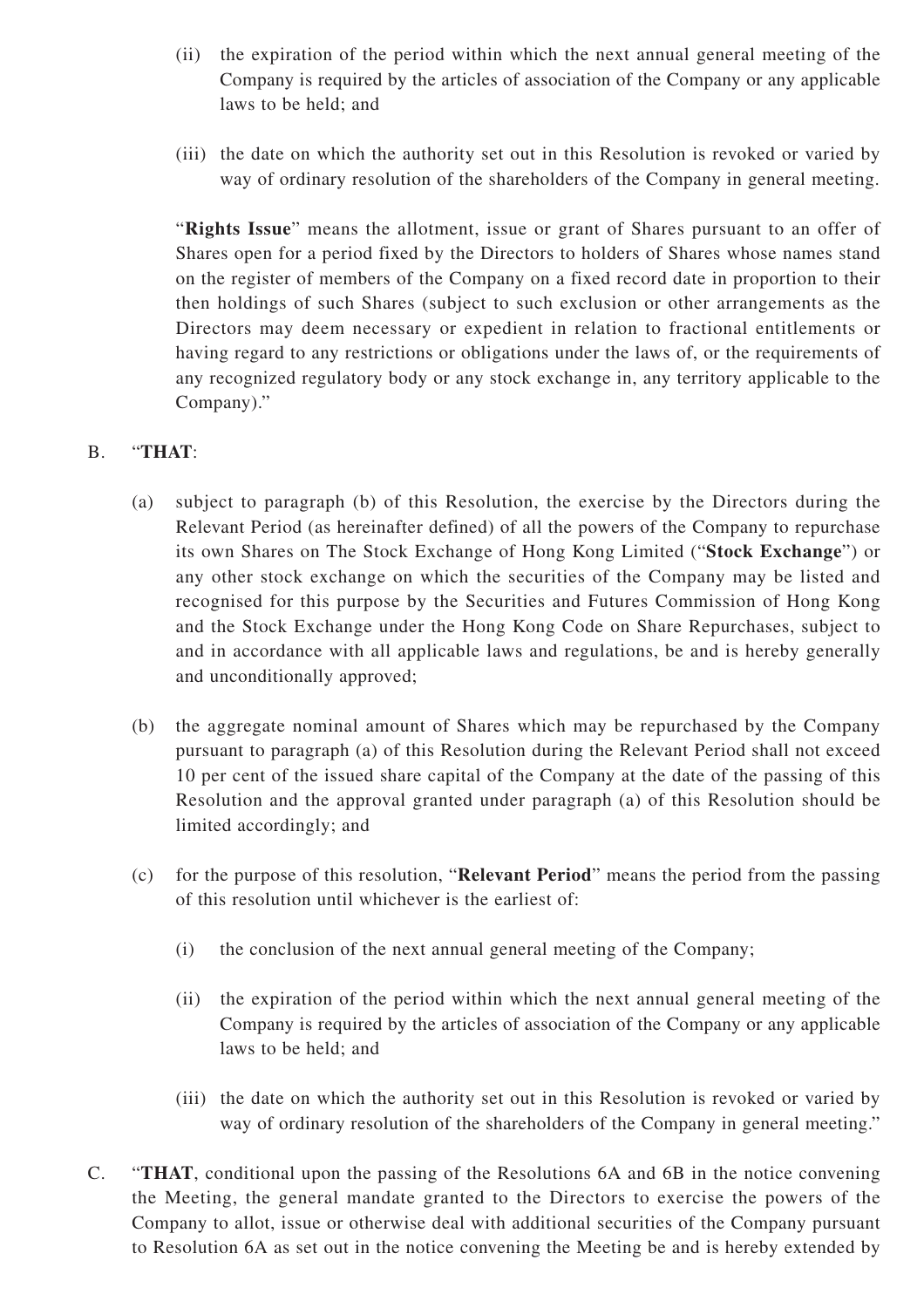the addition thereto an amount representing the aggregate nominal amount of the share capital of the Company repurchased by the Company under the authority granted pursuant to Resolution 6B as set out in the notice convening the Meeting provided that such amount shall not exceed 10 per cent of the aggregate nominal amount of such securities of the Company in issue at the date of the passing of this Resolution."

7. As special business, to consider and, if thought fit, pass the following resolution as a special resolution of the Company:

## **SPECIAL RESOLUTION**

"**THAT** the articles of association of the Company be and are hereby amended in the following manner:

- (a) substituting the existing Article 86(3) with the following new Article 86(3):
	- (3) The Directors shall have the power from time to time and at any time to appoint any person as a Director either to fill a causal vacancy on the Board or, as an addition to the existing Board but so that the number of Directors so appointed shall not exceed any maximum number determined from time to time by the Members in general meeting. Any Director so appointed by the Board shall hold office only until the next following general meeting of the Company (in the case of filling a casual vacancy) or until the next following annual general meeting of the Company (in the case of an addition to the Board), and shall then be eligible for re-election at that meeting.
- (b) substituting the existing Article 86(5) with the following new Article 86(5):
	- (5) The Members may, at any general meeting convened and held in accordance with these Articles, by ordinary resolution remove a Director at any time before the expiration of his period of office notwithstanding anything to the contrary in these Articles or in any agreement between the Company and such Director (but without prejudice to any claim for damages under any such agreement).
- (c) deleting the last sentence in the existing Article 87(2) in its entirety and substituting thereof by the following:

"Any Director appointed pursuant to Article 86(2) shall, but any Director appointed pursuant to Article 86(3) shall not, be taken into account in determining which particular Directors or the number of Directors who are to retire by rotation."

> On behalf of the Board **Wu Qin** *Chairman*

Hong Kong, 24 March 2006